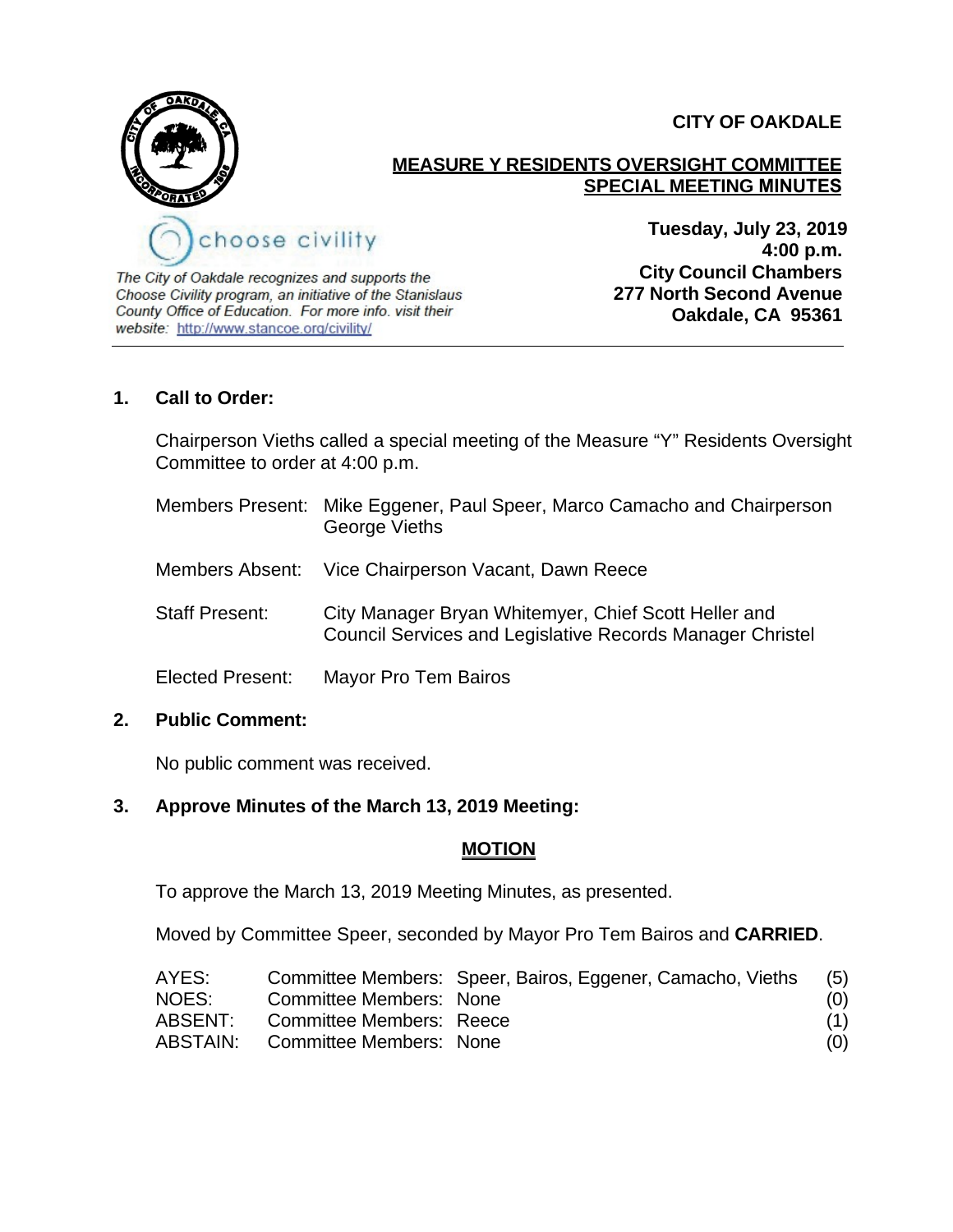#### **4. Review and Discuss the Expenditures of Measure "Y" Funds for Fiscal Year 2018-2019 and Projected Measure "Y" Expenditures for Fiscal Year 2019-2020:**

City Manager Whitemyer provided a comprehensive staff report and PowerPoint Presentation, updating, reviewing and discussing with the Oversight Committee the expenditures of Measure Y funds for FY 2018-2019 as well as projected Measure Y expenditures for FY 2019-2020. He explained the history of the ½ cent sales tax measure and how it is set to sunset next March 2020. The City will be placing a ballot measure, Measure "H", in the November 2019 election, which if passed by the voters, will extend the ½ cent sales tax measure an additional eleven (11) years.

City Manager Whitemyer reviewed the FY 2018/2019 Measure Y expenditures noting that due to this measure, the City of Oakdale has been able to increase the number of sworn police officer positions from 17 to 23 positions and firefighter positions have grown from 9 to 15 positions. The new fire services contract with the Modesto Fire Department is providing the residents of Oakdale with a high level of administrative and fire protection services.

The Measure Y Residents Oversight Committee reviewed the details of the staff report with City Manager Whitemyer and unanimously agreed that those funds were spent on their intended purpose.

Public Comment was received from Kathleen Westenberg who expressed concern over Measure "Y" being a general tax instead of a specific tax stating that with a general tax, the city could use the funds for other items in the city budget even though taxpayers were promised that the funds would go towards the five designated categories. She gave the city credit for continuing to use the tax for the specific purposes originally stated, however, she still believes it should have been a special tax instead of a general tax.

City Manager Whitemyer concluded his presentation stating that staff is seeking motions from the committee that the expenditures of Measure "Y" funds for Fiscal Year 2018-2019 funds were expended properly.

#### **MOTION**

That the expenditures of Measure "Y" funds for Fiscal Year 2018-2019 funds were expended properly.

Moved by Member Eggener, seconded by Member Speer and **CARRIED.**

| AYES:    |                                | Committee Members: Eggener, Speer, Camacho, Vieths | (4) |
|----------|--------------------------------|----------------------------------------------------|-----|
| NOES:    | Committee Members: None        |                                                    | (0) |
| ABSENT:  | Committee Members: Reece       |                                                    | (1) |
| ABSTAIN: | <b>Committee Members: None</b> |                                                    | (0) |